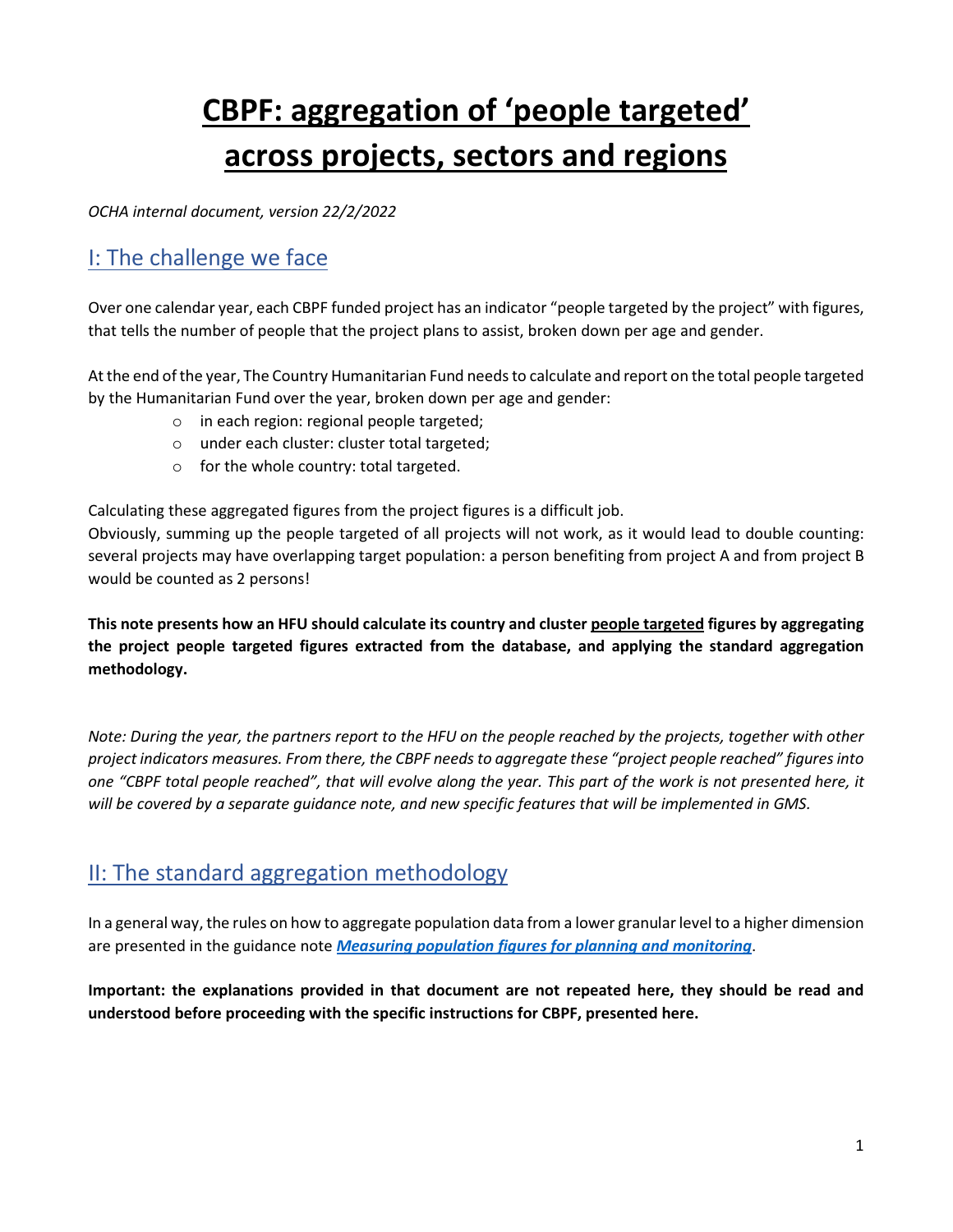# III: People targeted at project level:

Each project description provides a figure "Total People Targeted", with breakdown by age/gender.

For a project that relates to one cluster only, we therefore have something like:

| Project      | <b>Targeted</b> | <b>Reached</b> |
|--------------|-----------------|----------------|
| <b>Total</b> | 3,000           |                |
| Men          | 500             |                |
| Women        | 600             |                |
| <b>Boys</b>  | 900             |                |
| Girls        | 1,000           |                |

Note: the "people reached" values will be reported later on by the partner, and are not considered here.

For a project that relates to 2 clusters, we will have something like:

| Project<br>Total |                 |         |                 | <b>WASH</b> | <b>NUTRITION</b> |                |  |  |  |  |
|------------------|-----------------|---------|-----------------|-------------|------------------|----------------|--|--|--|--|
|                  | <b>Targeted</b> | Reached | <b>Targeted</b> | Reached     | <b>Targeted</b>  | <b>Reached</b> |  |  |  |  |
| <b>Total</b>     | 3,100           |         | 3,000           |             | 2,000            |                |  |  |  |  |
| Men              | 500             |         | 500             |             | 0                |                |  |  |  |  |
| Women            | 600             |         | 600             |             | 0                |                |  |  |  |  |
| <b>Boys</b>      | 900             |         | 900             |             | 900              |                |  |  |  |  |
| Girls            | 1,100           |         | 1,000           |             | 1,100            |                |  |  |  |  |

Note: it is very acceptable to have project total figures which is less than the sum of the cluster parts, as by the nature of a multi-cluster project, one same person may benefit from both types of services.

For a project that runs in 2 regions, we will have something like:

| Project      | Total           |         |                 | <b>REGION 1</b> | <b>REGION 2</b> |         |  |  |  |
|--------------|-----------------|---------|-----------------|-----------------|-----------------|---------|--|--|--|
|              | <b>Targeted</b> | Reached | <b>Targeted</b> | <b>Reached</b>  | <b>Targeted</b> | Reached |  |  |  |
| <b>Total</b> | 3,000           |         | 1,600           |                 | 1,400           |         |  |  |  |
| Men          | 500             |         | 300             |                 | 200             |         |  |  |  |
| Women        | 600             |         | 300             |                 | 300             |         |  |  |  |
| <b>Boys</b>  | 900             |         | 400             |                 | 500             |         |  |  |  |
| <b>Girls</b> | 1,000           |         | 600             |                 | 400             |         |  |  |  |

Note: in this case, the project total figures equal the sum of the region figures, as regions are non-overlapping domains, one person cannot benefit in both regions.

In order to apply the aggregation methods that are proposed below, it is indispensable to have these population figures for all the projects that we want to count in.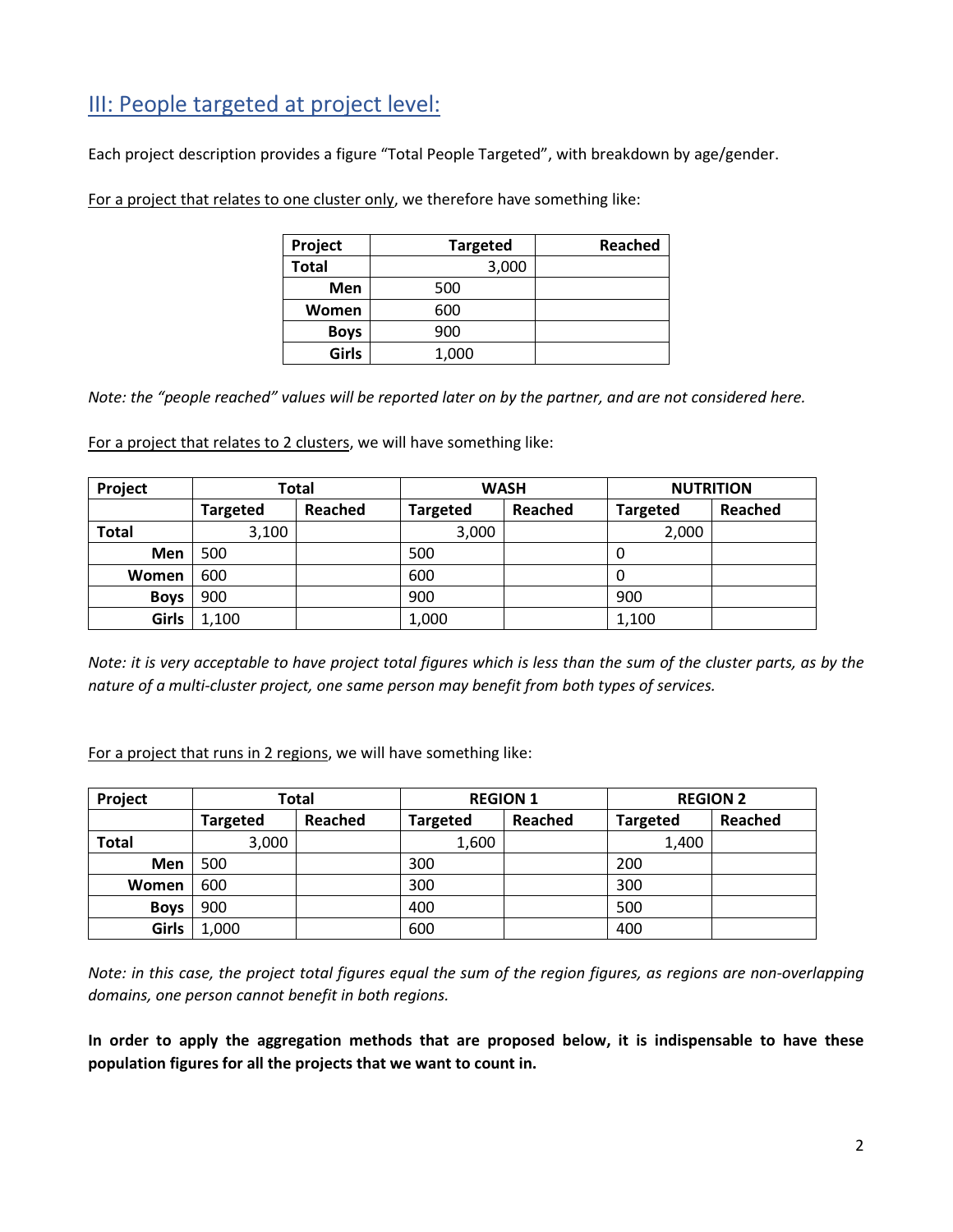# IV: How to proceed concretely

Below is the step-by-step process for a HFU, to determine its overall people targeted figures, from the project people targeted figures.

# 1) Check the project data

Make sure that, in the database, each project has the necessary data, as presented in the section above.

### 2) Select the admin level for aggregation

#### \* The available data tells the possible levels of aggregation.

Suppose that all projects have their population figures available at Admin 3 level, and some projects have them at Admin 4. Then Admin 3 will be the lowest possible level of aggregation: we can choose to aggregate at level Admin 1, 2, or 3.

#### \* More granularity gives better data.

Doing aggregation from Admin 3 level will provide more precise values than from Admin 2. The smaller the geographical area, the more accurate our estimation will be.

#### \* More granularity is more work.

Doing aggregation from Admin 3 level will require more time than from Admin 2. Looking at smaller geographical areas increases the number of calculations that are necessary.

Considering the 3 aspects above, the number of projects, and the time and resources available, the CBPF manager should decide at what admin level the aggregation will be done, and inform HQ about it.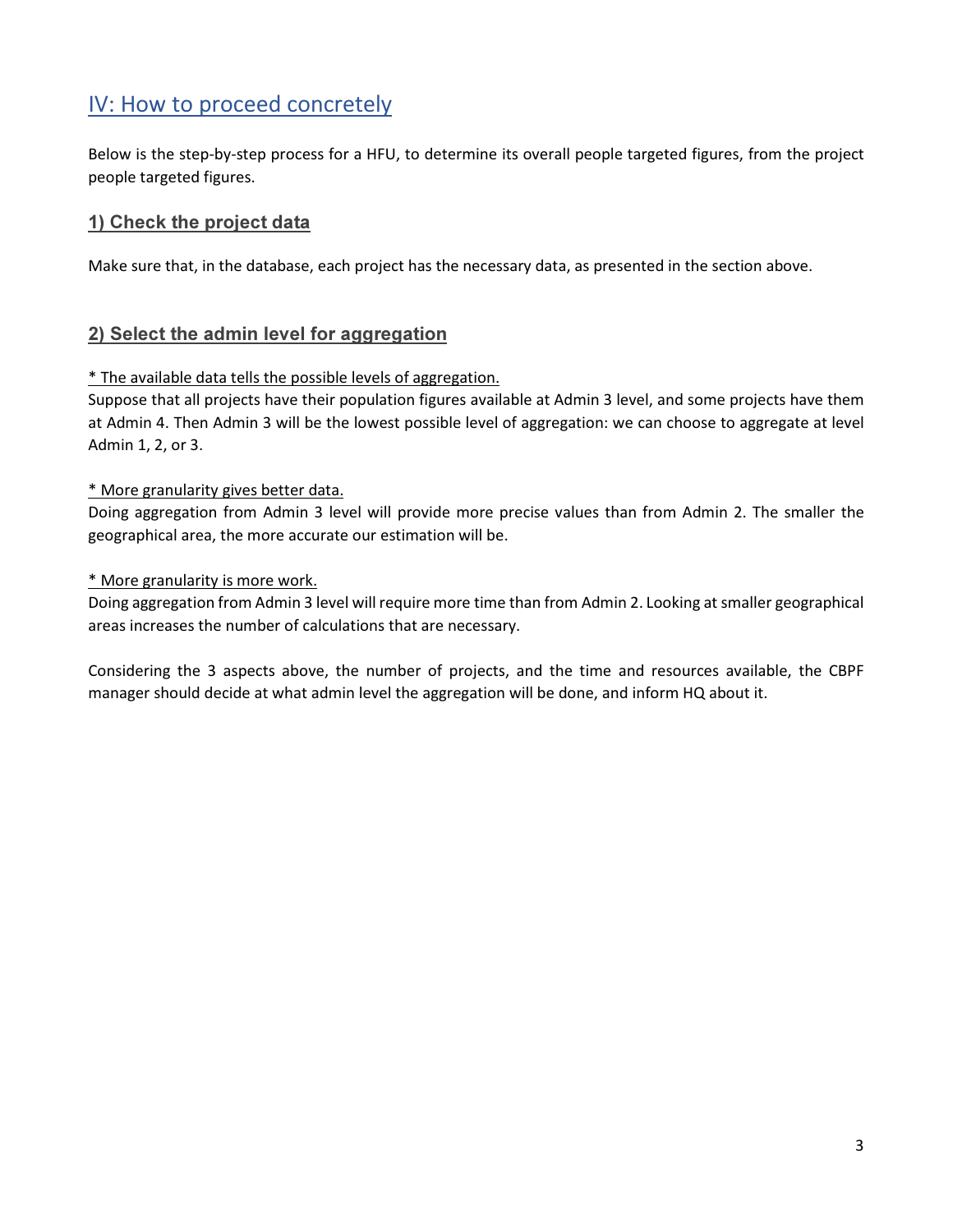# 3) Get the project data extract

HQ will provide an excel file with the people targeted figures, at the required admin level, for those projects corresponding to the allocation year.

Organize the data in an Excel file that should looks like this:

| Admin                        | Project                           | Cluster      | Popul. targeted by the whole project |             |                |              |                |   |      |             |     |              |
|------------------------------|-----------------------------------|--------------|--------------------------------------|-------------|----------------|--------------|----------------|---|------|-------------|-----|--------------|
|                              |                                   |              |                                      | Boys        |                | Girls        | Men            |   |      | Women       |     | Total        |
|                              |                                   |              | T                                    | $\mathsf R$ | т              | $\mathsf{R}$ | T              | R | т    | $\mathsf R$ | т   | $\mathsf{R}$ |
| <b>REGION AAA</b>            |                                   |              |                                      |             |                |              |                |   |      |             |     |              |
|                              | Project 1                         | $\mathsf{X}$ | 5                                    |             | $\overline{4}$ |              | 10             |   | 12   |             | 31  |              |
|                              | Project 2                         | Y            | 4                                    |             | 6              |              | 9              |   | 6    |             | 25  |              |
|                              | Project 3                         | X and Y      | $6\phantom{1}6$                      |             | $\overline{7}$ |              | $\overline{4}$ |   | 5    |             | 22  |              |
|                              | Project 4 - portion in region AAA | Z            | 5 <sup>1</sup>                       |             | $\overline{3}$ |              | $\overline{9}$ |   | 8    |             | 25  |              |
|                              |                                   |              |                                      |             |                |              |                |   |      |             |     |              |
|                              | <b>Total for the region</b>       | <b>ALL</b>   | 6                                    |             | 7              |              | 10             |   | 12   |             | 35  |              |
|                              |                                   |              |                                      |             |                |              |                |   |      |             |     |              |
| <b>REGION BBB</b>            |                                   |              |                                      |             |                |              |                |   |      |             |     |              |
|                              | Project 4 - portion in region BBB | $\cdots$     |                                      |             |                |              |                |   |      |             |     |              |
|                              | Project 5                         |              |                                      |             |                |              |                |   |      |             |     |              |
|                              |                                   |              |                                      |             |                |              |                |   |      |             |     |              |
|                              | <b>Total for the region</b>       | <b>ALL</b>   | 4                                    |             | 1              |              | 4              |   | 5    |             | 14  |              |
|                              |                                   |              |                                      |             |                |              |                |   |      |             |     |              |
| <b>REGION CCC</b>            |                                   |              |                                      |             |                |              |                |   |      |             |     |              |
|                              | Project                           | $\ddotsc$    |                                      |             |                |              |                |   |      |             |     |              |
|                              |                                   |              |                                      |             |                |              |                |   |      |             |     |              |
|                              | <b>Total for the region</b>       | <b>ALL</b>   | 10                                   |             | 10             |              | 5              |   | 5    |             | 30  |              |
|                              |                                   |              |                                      |             |                |              |                |   |      |             |     |              |
|                              |                                   |              |                                      |             |                |              |                |   |      |             |     |              |
| <b>Total for the country</b> |                                   |              |                                      | 20 0        | 18 0           |              | 19             | 0 | 22 0 |             | 790 |              |

In the file, each "total for the region" cell has by default a formula applying the MAX value of the column above. This will therefore provide total results that are under the "real" value. You can then SUM the values from the different regions to make the country total.

Overwriting the default formula: while the MAX value was set by default, there may be some cases where 2 projects in one area, cover distinct populations. In this case, their figures should be summed up. You may then want to change the default formula, and use SUM instead of MAX, in order to have a more precise estimation of the people targeted. This is detailed below.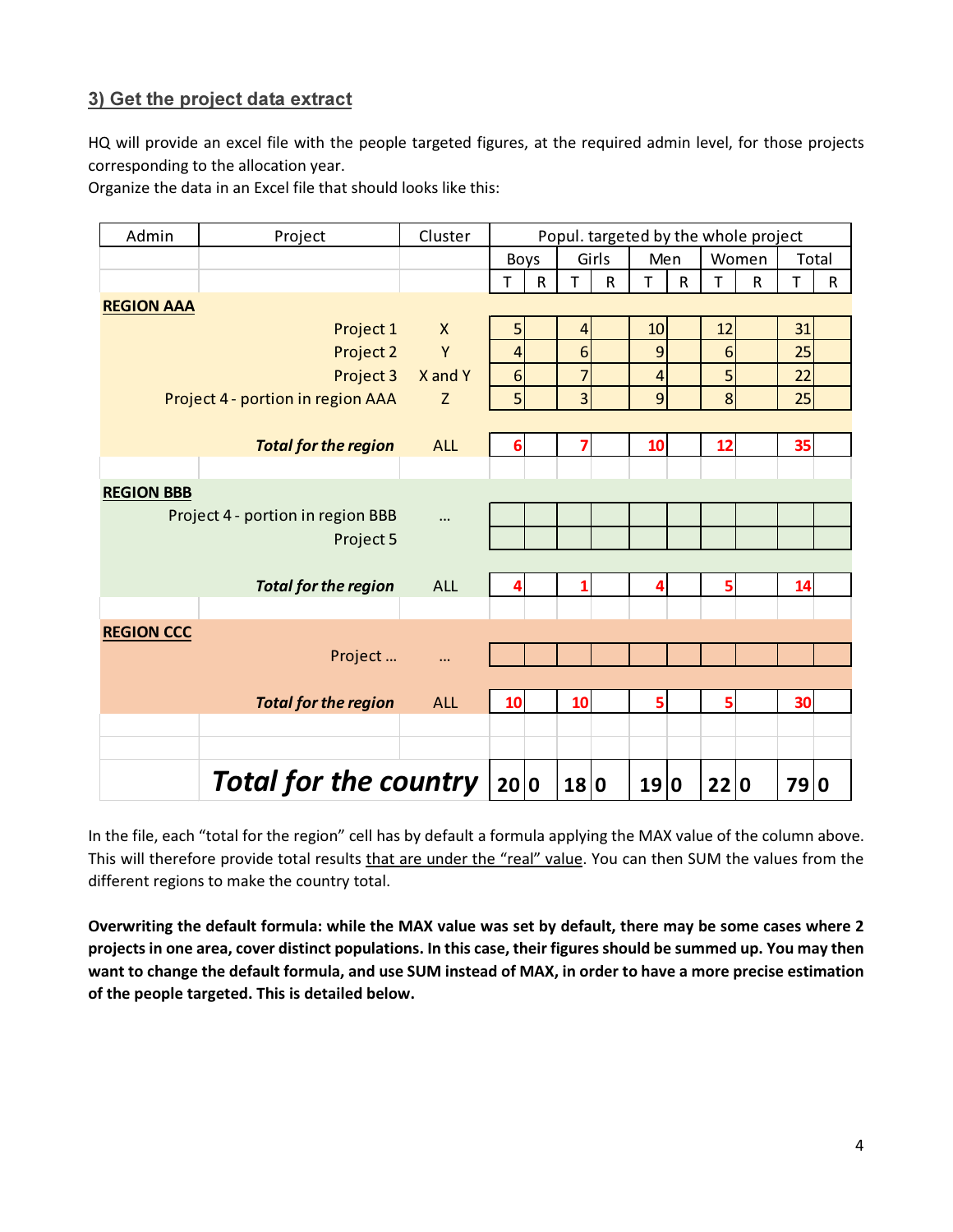## 4) Determine the people targeted per region

The HFU team will go over the data in the Excel file, and identify the best way to determine the aggregated values.

#### For each region:

#### A> The method by default is the MAX value across all projects.

In the example above, in Region AAA, it is considered that the 4 projects essentially cover the same people, and so we apply the MAX value:

- for each of the 4 age/gender categories, the line "total for the region" is determined by looking across the 4 projects, and taking the highest value.

This is done by a formula that is pre-filled in the Excel file (the cells in red).

- The sum of the 4 total figures (boys, girls, men, women) makes the total targeted for the region, in the last column.

#### B> Wherever this makes sense, apply a more precise formula.

In the example above, in Region BBB, we may consider that Project 4 and Project 5 essentially cover different people, and so we want to apply the SUM value:

- for each of the 4 age/gender categories, the line "total for the region" is determined by summing up the values from Project 4 and Project 5. This should be done by overwriting the default formula, by a SUM formula, in the Excel file.

- The sum of the 4 total figures (boys, girls, men, women) makes the total targeted for the region, in the last column.

#### Which is best?

Approach A has the advantage of simplicity, therefore requiring minimal time. It avoids any double counting, at the risk of providing underestimated figures.

Approach B requires more time, and a deeper understanding of the different projects in order to identify the presence or not of overlaps. If well done, it provides more accurate figures. If not well done, it runs the risk of double counting.

It is of course possible to apply one method for some regions or projects, and the other for other regions or projects.

## 5) Determine the people targeted at Country level

Once we have the people targeted figures for all regions, it is easy to sum them up, to get the country values.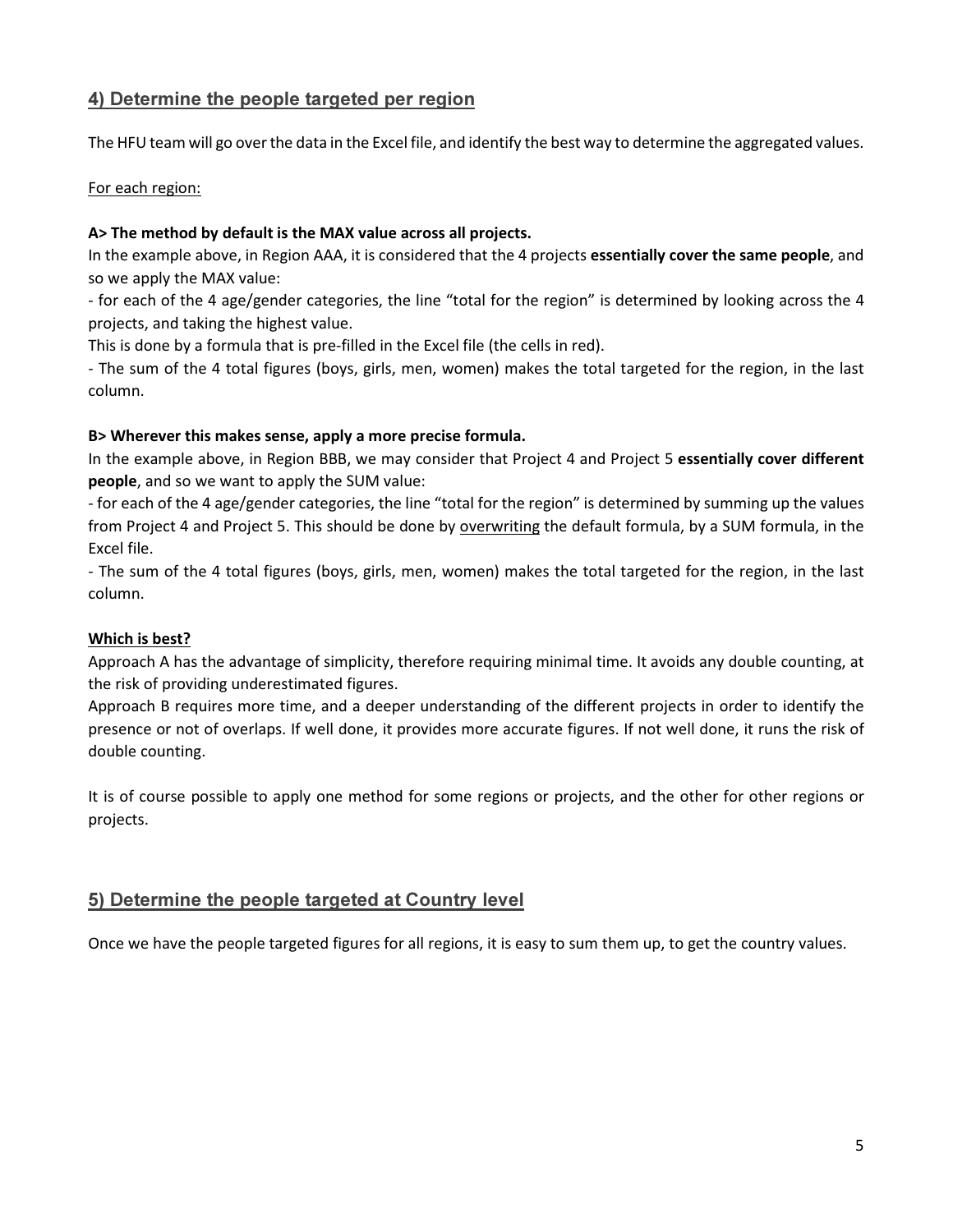# 6) Determine the people targeted per cluster

We want to determine also the people targeted for each cluster, at regional level and country level. We can apply exactly the same approach presented above: the data extract provides the projects' data per cluster per region, and we can decide to keep the default MAX value, or to replace it with some more precise formula.

| Admin             | Project                           | Cluster    |                | Popul. targeted by the whole project<br>Popul. targeted under cluster X |                  |       |                |     |      |       |     |              |               |              |                |              |                |   |      |       |      |              |
|-------------------|-----------------------------------|------------|----------------|-------------------------------------------------------------------------|------------------|-------|----------------|-----|------|-------|-----|--------------|---------------|--------------|----------------|--------------|----------------|---|------|-------|------|--------------|
|                   |                                   |            | Boys           |                                                                         |                  | Girls |                | Men |      | Women |     | Total        | Girls<br>Boys |              |                | Men<br>Women |                |   |      | Total |      |              |
|                   |                                   |            | т              | R                                                                       | T.               | R     | T              | R   | T.   | R     | T.  | $\mathsf{R}$ | T             | $\mathsf{R}$ | T.             | $\mathsf{R}$ | T              | R | T.   | R     |      | $\mathsf{R}$ |
| <b>REGION AAA</b> |                                   |            |                |                                                                         |                  |       |                |     |      |       |     |              |               |              |                |              |                |   |      |       |      |              |
|                   | Project 1                         | X          |                |                                                                         | $\left 4\right $ |       | 10             |     | 12   |       | 31  |              |               |              | $\overline{2}$ |              | 8 <sup>1</sup> |   | 11   |       | 25   |              |
|                   | Project 2                         | Y          | $\overline{4}$ |                                                                         | $6 \overline{6}$ |       | $\overline{9}$ |     | 6    |       | 25  |              |               |              |                |              |                |   |      |       |      |              |
|                   | Project 3                         | X and Y    | 6              |                                                                         | 7                |       | $\overline{4}$ |     | 5    |       | 22  |              | $6 \mid$      |              | $\overline{7}$ |              | $\overline{4}$ |   | 5    |       | 22   |              |
|                   | Project 4 - portion in region AAA | Z          | 5              |                                                                         | $\overline{3}$   |       | $\mathsf{g}$   |     | 8    |       | 25  |              |               |              |                |              |                |   |      |       |      |              |
|                   |                                   |            |                |                                                                         |                  |       |                |     |      |       |     |              |               |              |                |              |                |   |      |       |      |              |
|                   | <b>Total for the region</b>       | <b>ALL</b> |                |                                                                         |                  |       | 10             |     | 12   |       | 35  |              |               |              |                |              | 8              |   | 11   |       | 32   |              |
|                   |                                   |            |                |                                                                         |                  |       |                |     |      |       |     |              |               |              |                |              |                |   |      |       |      |              |
| <b>REGION BBB</b> |                                   |            |                |                                                                         |                  |       |                |     |      |       |     |              |               |              |                |              |                |   |      |       |      |              |
|                   | Project 4 - portion in region BBB |            |                |                                                                         |                  |       |                |     |      |       |     |              |               |              |                |              |                |   |      |       |      |              |
|                   | Project 5                         |            |                |                                                                         |                  |       |                |     |      |       |     |              |               |              |                |              |                |   |      |       |      |              |
|                   |                                   |            |                |                                                                         |                  |       |                |     |      |       |     |              |               |              |                |              |                |   |      |       |      |              |
|                   | <b>Total for the region</b>       | <b>ALL</b> |                |                                                                         |                  |       |                |     |      |       | 14  |              |               |              |                |              |                |   |      |       | 14   |              |
|                   |                                   |            |                |                                                                         |                  |       |                |     |      |       |     |              |               |              |                |              |                |   |      |       |      |              |
| <b>REGION CCC</b> |                                   |            |                |                                                                         |                  |       |                |     |      |       |     |              |               |              |                |              |                |   |      |       |      |              |
|                   | Project                           | m.         |                |                                                                         |                  |       |                |     |      |       |     |              |               |              |                |              |                |   |      |       |      |              |
|                   |                                   |            |                |                                                                         |                  |       |                |     |      |       |     |              |               |              |                |              |                |   |      |       |      |              |
|                   | <b>Total for the region</b>       | <b>ALL</b> | 10             |                                                                         | 10               |       |                |     | 5    |       | 30  |              | 10            |              | 10             |              | 5              |   |      |       | 30   |              |
|                   |                                   |            |                |                                                                         |                  |       |                |     |      |       |     |              |               |              |                |              |                |   |      |       |      |              |
|                   |                                   |            |                |                                                                         |                  |       |                |     |      |       |     |              |               |              |                |              |                |   |      |       |      |              |
|                   | Total for the country $ 20 0$     |            |                |                                                                         | 180              |       | 19 0           |     | 22 0 |       | 790 |              | 20 0          |              | 18 0           |              | 17 0           |   | 21 0 |       | 76 0 |              |

## 7) Determine the people targeted at Global level (all countries)

At Global Level, the team in NY receives from each country team the "Total people targeted by the CBPF" in the country, with the detail per cluster, all of it with an age/gender breakdown.

Aggregating these into an overall global people targeted figure is easy: Countries are non overlapping areas, so the figures may be summed up.

## 8) Determine the people targeted per population type

The CBPF annual report also requires to report on people targeted by population type (IDP, Hosts, Refugees, ...). The way to proceed depends on the availability of data.

#### 1) In an ideal world

Ideally, each project provides its population figures broken down per population type. In the example above, project 1 in region AAA has a people targeted of 31. Imagine the project implementer reports that these 31 are broken down as 10 Refugees, and 21 hosts. If we have such a breakdown for all projects, the approach presented above can be used, using the population type breakdown instead of the gender and age breakdown. And we would end up with total people targeted figures, that are disaggregated per population type. Unfortunately, this